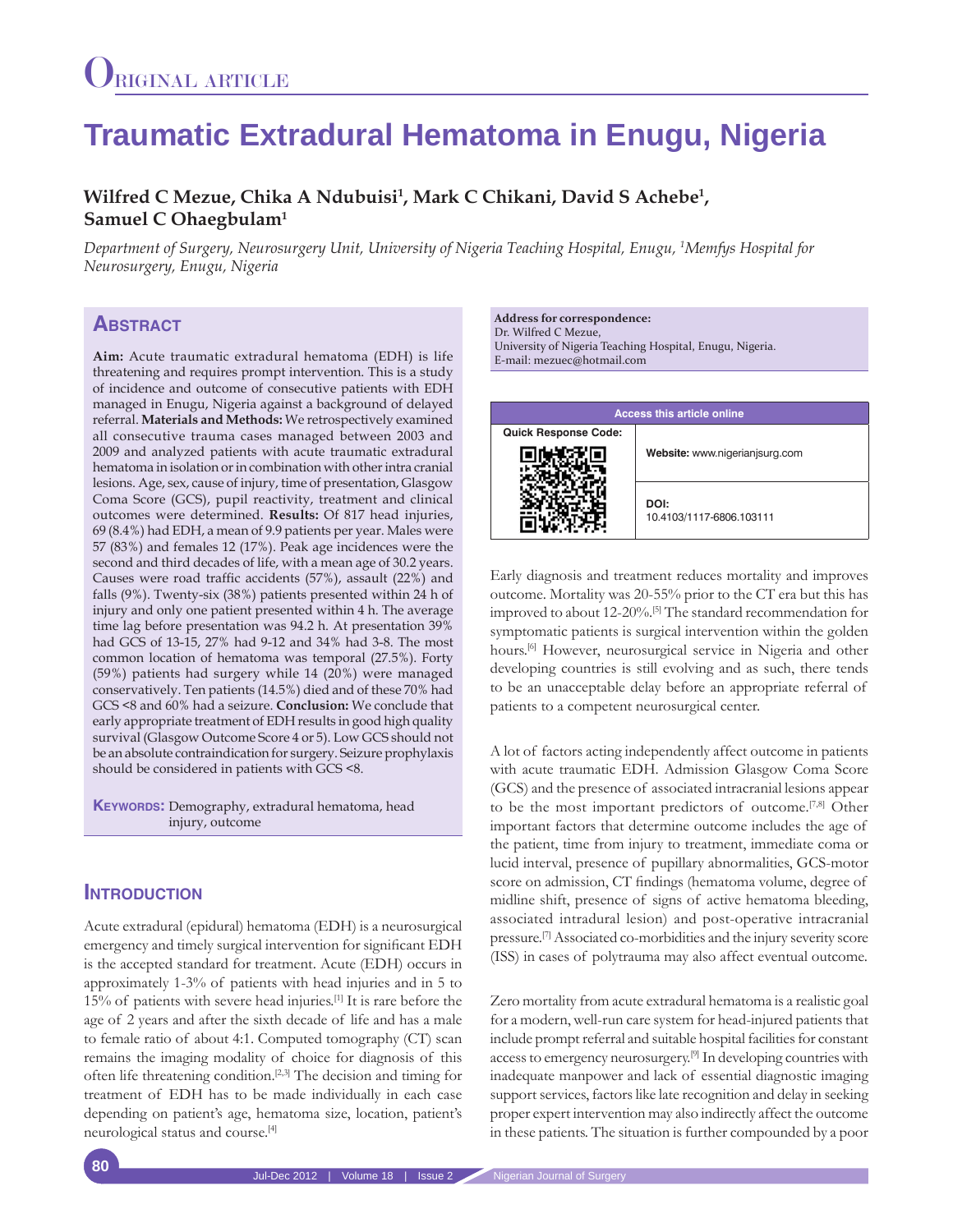health insurance scheme. Therefore, results from developing countries in terms of morbidity and mortality may not be at peer with reports from developed countries with more streamlined healthcare services.

This is a study of incidence and outcome of consecutive patients with traumatic EDH managed in a major private neurosurgical center in Enugu against a background of delayed referral.

# **Materials and Methods**

The study is a retrospective analysis of prospectively collected data for all consecutive trauma cases seen at Memfys Hospital for Neurosurgery (MHN), Enugu, Nigeria between 2003 and 2009. Acute EDH was diagnosed by CT scan in all cases. Patients with EDH in isolation or in combination with other intracranial lesions treated in the MHN were further analyzed. Patients with other significant intracranial lesions were excluded. Age, sex, cause of injury, time of presentation, Glasgow Coma Scale, pupil reactivity, treatment and clinical outcomes were determined.

## **Results**

There were 817 head injuries of which 69 (8.4%) had EDH, with a mean of 9.9 patients per year. There were 57 (83%) males and 12 (17%) females. The peak age incidence was in the second and third decades of life, with a mean age of 30.2 years [Table 1]. Causes of EDH were RTA 39 (57%), assault 15 (22%) and falls 6 (9%) [Figure 1]. Only 26 (38%) patients presented within 24 h

|           | Table 1: Age distribution of patients |               |
|-----------|---------------------------------------|---------------|
| Age group | <b>Frequency</b>                      | $\frac{0}{0}$ |
| $0 - 10$  | 6                                     | 8.7           |
| $11 - 20$ | 17                                    | 24.6          |
| $21 - 30$ | 17                                    | 24.6          |
| $31 - 40$ | 13                                    | 18.9          |
| 41-50     | 4                                     | 5.8           |
| $51 - 60$ | 6                                     | 8.7           |
| 61-70     | 4                                     | 5.8           |
| 71-80     | $\overline{2}$                        | 2.9           |
| Total     | 69                                    | 100           |

of injury with one presenting within 4 h. The average time lag before presentation was 94.2 h [Table 2]. At presentation 39% had GCS of 13-15, 27% had GCS 9-12 and 34% had GCS 3-8 [Table 3]. The most common locations of hematoma were temporal (27.5%), frontal (17.4%) and parietal (13%).

Forty patients (59%) had surgery while 14 (20%) were managed conservatively [Figure 2]. Of the remaining 15 patients, 3 died on admission and 12 returned to their referral hospital after CT scanning and were excluded from further analysis. Twelve patients presented with hemiparesis of varying grades and were managed surgically with complete recovery in 9 (75%). The remaining 3 patients showed improvement in power from grade 3 to 4 in 2 patients and grade 1 to 3 in 1. Two patients with hemiparesis were managed conservatively. One patient had recovered fully at discharge and one died. All 3 patients with speech impairment on presentation had surgery and had recovered speech fully at discharge [Table 4]. Of the 4 patients that presented with pupillary dilatation, two died post-operatively and at discharge pupil size had returned to normal in 2.

Overall, 10 patients (14.5%) died. Three patients died shortly after admission and of those that received treatment 3 (%) in the conservative group and  $4 \binom{0}{0}$  in the surgical group died. Seven (70%) of the deaths occurred in patients with GCS <8 [Figure 3] and 6 of these had a seizure as part of their presentation [Table 5]. The overall frequency of seizure was 23.7%. Six of 13 patients admitted with a GCS of 7 survived. Patients who presented early had better outcomes. Of 37 patients presenting within 72 h of injury only 1 patient died while 9 of the 22 presenting later than 72 h died. This was significant at *P* < 0.001. In addition, persisting morbidity in the form of seizures were commoner in patients presenting late [Table 3]. Pediatric patients and the elderly are more likely to die [Figure 4].

### **Discussion**

This study has similar demography profile with results from other studies in the literature with few peculiarities. EDH represents 8.4% of all head injuries that we managed. This figure is higher than the 1-3% reported in some other studies.<sup>[10-12]</sup> although a study from Hong Kong had similar rate.<sup>[13]</sup> This may represent

| Presentation<br>time | Outcome |                |             |              |                          |       |
|----------------------|---------|----------------|-------------|--------------|--------------------------|-------|
|                      | No.     | <b>Seizure</b> | Hemiparesis | Pupil change | <b>Speech impairment</b> | Death |
| $<$ 24 h             | 26      |                |             |              |                          |       |
| 25-48 h              | n       |                |             |              |                          |       |
| 49-72 h              |         |                |             |              |                          |       |
| 73-96 h              |         |                |             |              |                          |       |
| 5-7 days             |         |                |             |              |                          |       |
| 8-15 days            |         |                |             |              |                          |       |
| >15 days             |         |                |             |              |                          |       |
| Unknown              |         |                |             |              |                          |       |
| Total                | 69      | 14             | 10          |              |                          | 10    |

\* Only one patient presented within 4 h of injury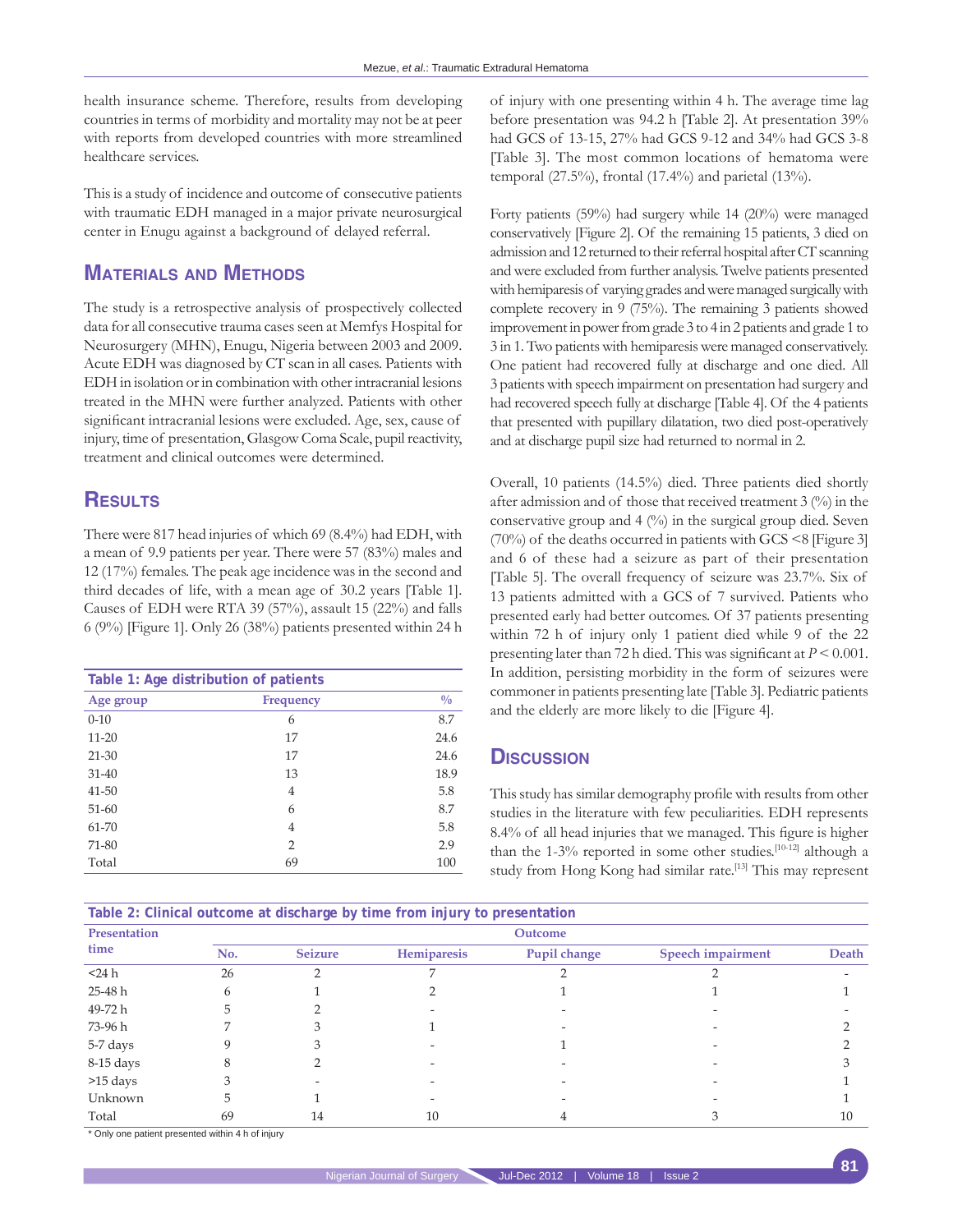



**Figure 3:** Relationship between admission Glasgow Coma Scale and mortality **Figure 4:** Analysis of death by age

a selection bias in that many patients with mild head injury may not present to a private center for neurosurgery consultation, unlike those with more acutely symptomatic and potentially life threatening condition such as EDH. In keeping with this, it has been reported that up to 9% of patients in coma have EDH requiring surgery.[14,15]

Road traffic accident and assaults are the predominant predisposing factors in our study, accounting for 78% of patients. This reflects the serious impact of road traffic accident and crime in our society. Since these two factors are eminently preventable by proper enforcement of driving regulations and security networking, coordinated efforts may significantly reduce the rate of head trauma generally. Studies in pediatric populations indicate a high incidence of falls<sup>[16]</sup> and this is also modifiable.

The preferred surgical intervention for EDH is craniotomy and evacuation of hematoma. In certain emergency situations and/or in less equipped centers however, use of this procedure may not be feasible. Forty seven percent of our patients had craniotomy and 12% had extended burr holes as treatment for their hematoma. Patients that were unstable and required emergency decompression were offered expanded burr hole procedure. Burr hole evacuation



**Figure 1:** Mechanism of injury **Figure 2:** Treatment modality



followed by drainage under negative pressure has been shown as a safe and effective method for emergency management of a pure acute traumatic epidural hematoma.<sup>[17]</sup> In such patients however, craniotomy should be performed if consciousness does not improve within several hours.[17] Conservative management has been advocated in patients in good clinical state, with small sized collections located in non dangerous areas and when serial CT facility is available.<sup>[18]</sup> Some patients managed conservatively will subsequently deteriorate and require surgical intervention.<sup>[4]</sup> Fourteen patients in our series were managed conservatively initially but 6 (42.9%) of them had to have surgery. The decision to manage conservatively should be undertaken where close surveillance and prompt neurosurgical intervention is available.

The role of CT scan in early diagnosis, proper localization of hematoma and planning of surgery is emphasized by the fact that only 27% of the lesion in this study was in the temporal region and the classical presentation of clinical features was seen in only 25% of cases. This is consistent with other reports suggesting that the classical description of a lucid interval is observed in only 10 to 27 % of the patients.<sup>[2]</sup>

There is an established relationship between outcome of patients and the time lag between injury and surgical intervention.<sup>[9,19,20]</sup>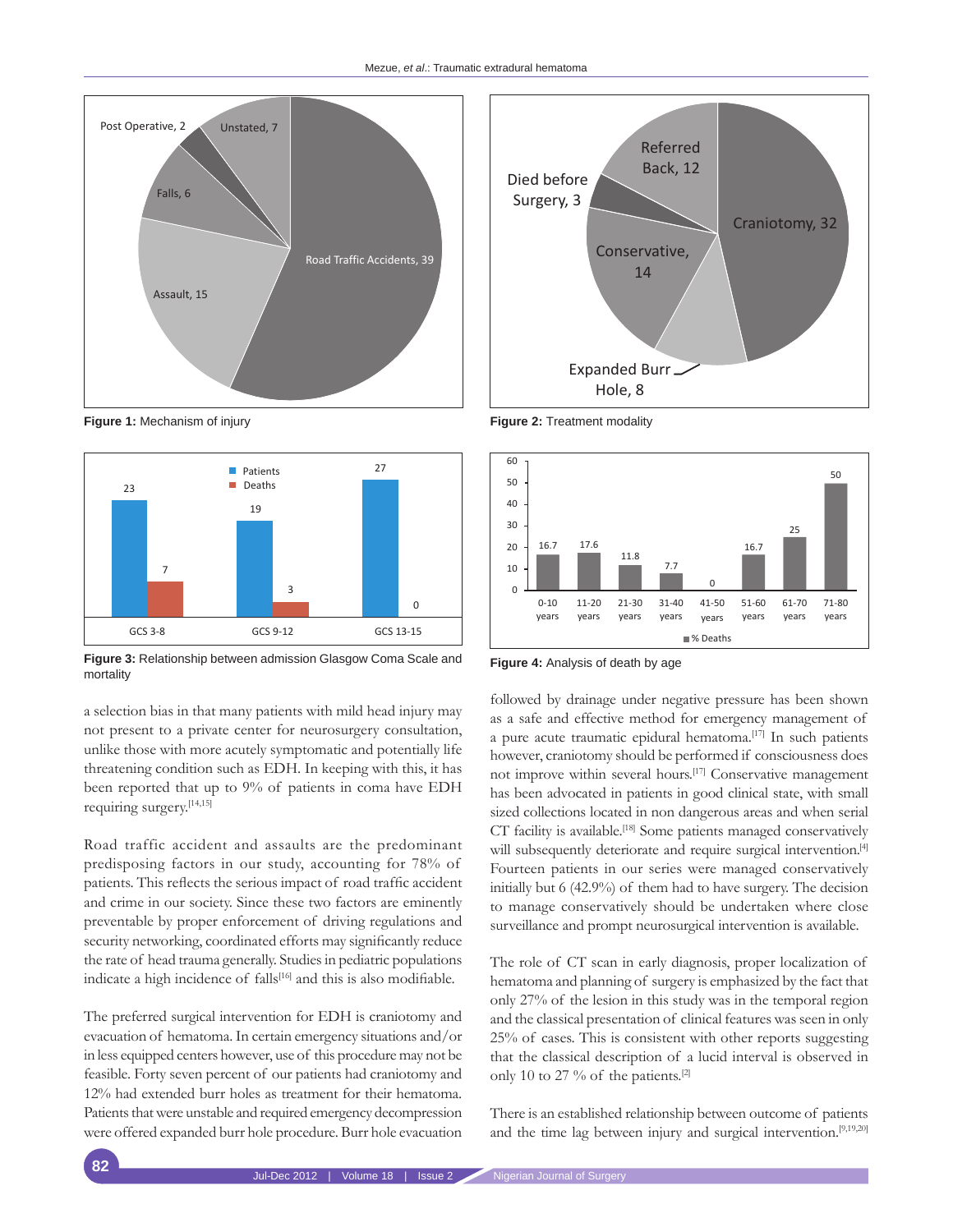| Table 3: Glasgow coma scale of patients at presentation |               |               |  |
|---------------------------------------------------------|---------------|---------------|--|
| <b>Score</b>                                            | <b>Number</b> | $\frac{0}{0}$ |  |
| $3 - 8$                                                 | 23            | 34            |  |
| $9 - 12$                                                | 19            | 27            |  |
| 13-15                                                   | 27            | 39            |  |
| Total                                                   | 69            | 100           |  |

| Table 4: Treatment modality and outcome |                                |   |                             |   |                          |
|-----------------------------------------|--------------------------------|---|-----------------------------|---|--------------------------|
|                                         | Treatment Hemiparesis Seizure* |   | Speech<br>impairment change |   | Pupil Death <sup>+</sup> |
| Surgery                                 |                                |   |                             |   |                          |
| Admission                               | 12                             | 5 | 2                           | 4 |                          |
| Discharge                               | З                              |   |                             |   |                          |
| Conservative                            |                                |   |                             |   |                          |
| Admission                               | 2                              | З |                             |   | З                        |
| Discharge                               |                                |   |                             |   |                          |
| $Death+$                                |                                |   |                             |   |                          |

\*All seizure patients were still on antiepileptic drugs at discharge. +Three patients who died before treatment were not captured.

**Table 5: Analysis of outcome of EDH patients that presented with seizures**

| <b>Status</b> | <b>Number</b> | υ    |
|---------------|---------------|------|
| Survived      |               | 57.1 |
| Died*         | 6             | 429  |
| Total         | 14            | 100  |
|               |               |      |

\*Two died before surgery

Guidance from the Royal College of Surgeons of England recommends that surgical decompression should be carried out within 240 min (4 h) of the onset of significant symptoms in order to ensure good result.<sup>[6]</sup> This was not achievable in our series where only 38% of patients presented within the first 24 h of injury and the average time lag before presentation was 94.2 h. In fact only one patient presented to our hospital in the first four hours following the injury. About 23.2% of our patients presented after the first week of injury. We assume that presentation with acute EDH in most of these patients represent delayed onset EDH, which has an incidence of 13-30%.[4,21] The frequency of delayed onset EDH could not be determined with certainty in this study since earlier brain scans were not available and patients were only scanned on presentation. In our experience, these patients have poorer outcome, which agrees with the finding by Korinth *et al.,* that delayed EDH results in worse outcome.<sup>[4]</sup> Adequate surveillance of high-risk patient is essential. The barriers to achieving the target time were varied but include the time taken to make the diagnosis, time taken to make a referral to a neurosurgical center, and the time taken to transfer the patient to the neurosurgical center. Financial constraint was also a significant social factor.

Only 39% of our patients came with GCS ≥13. Admission GCS is one of the most important predictors of eventual patient prognosis, outcome being better when the initial GCS is high.[9,11] In our study, no patient with GCS ≥13 died following hematoma evacuation. In contrast, 30% and 16% respectively of patients admitted with severe and moderate head injuries died.

Among the EDH cases that had seizures, 42.9% died. Sixty percent of all patients that died had seizure as a part of their presentation suggesting that seizures may be a poor prognostic factor in outcome of EDH. The seizures appeared late in the symptomatology of the patients that present with seizures and died. The influence of seizures on observed mortality in these patients may be explained by additional brain swelling on already critically raised intracranial pressure. Seizure prophylaxis should be considered in all patients with EDH who present late or with a GCS less than 8.

The overall mortality rate from this study was high (14.8%) but is similar to some other studies.<sup>[9,22,23]</sup> This finding could largely be explained by delayed presentation to neurosurgical center. Three patients died even before significant resuscitation could commence. In patients presenting after 72 h mortality was significantly higher  $(P \leq 0.001)$  than in those presenting earlier. Among the patients that died, 70% had a GCS <8 at presentation. However, six of the 13 patients admitted with a GCS of 7 in our study survived. This emphasizes the high proportion of good outcome with prompt intervention in patients presenting with EDH compared with other types of severe head injury. Unlike most forms of TBI, people with EDH and a GCS as low as 3 may still have good outcome if they can receive surgery quickly.[13] Low GCS at presentation adversely affect outcome but should not be an absolute contraindication for surgery. Pediatric patients and the elderly are more likely to die.<sup>[24]</sup> and this is also the finding in this series.

#### **Conclusion**

Intracranial EDH is a serious complication of head injury, requiring immediate diagnosis and surgical intervention. Survival from traumatic EDH was 85.5% and most of the survivors had a Glasgow Outcome Score of 4 or 5. The transfer time was very late. Low GCS adversely affected outcome but should not be an absolute contraindication for surgery. Prompt referral of suspected cases of EDH for CT would further improve the outcome. We advocate seizure prophylaxis in patients with EDH presenting with a GCS less than 8.

### **References**

- 1. Mishra A, Mohanty S. Contre-coup extradural haematoma: A short report. Neurol India 2001;49:94-5.
- 2. Servadei F, Nanni A, Nasi MT, Zappi D, Vergoni G, Giuliana G, *et al.* Evolving brain lesions in the first 12 hours after head injury: Analysis of 37 comatose patients. Neurosurgery 1995;37:899-907.
- 3. Lobato RD, Alen JF, Perez-Nunez A, Alday R, Gomez PA, Pascual B, *et al.* Value of serial CT scanning and intracranial pressure monitoring for detecting new intracranial mass effect in severe head injury patients showing lesions type I-II in the initial CT scan. Neurocirugia (Astur) 2005;16:217-34.
- 4. Korinth M, Weinzieri M, Gilsbach JM. Treatment options in traumatic extradural haematomas. Unfallchirurg 2002;105:224-30.
- 5. Sanders MJ, McKenna K. Mosby's Paramedic Textbook, 2nd revised ed. Ch. 22, "Head and Facial Trauma." Missouri: Mosby; 2001.